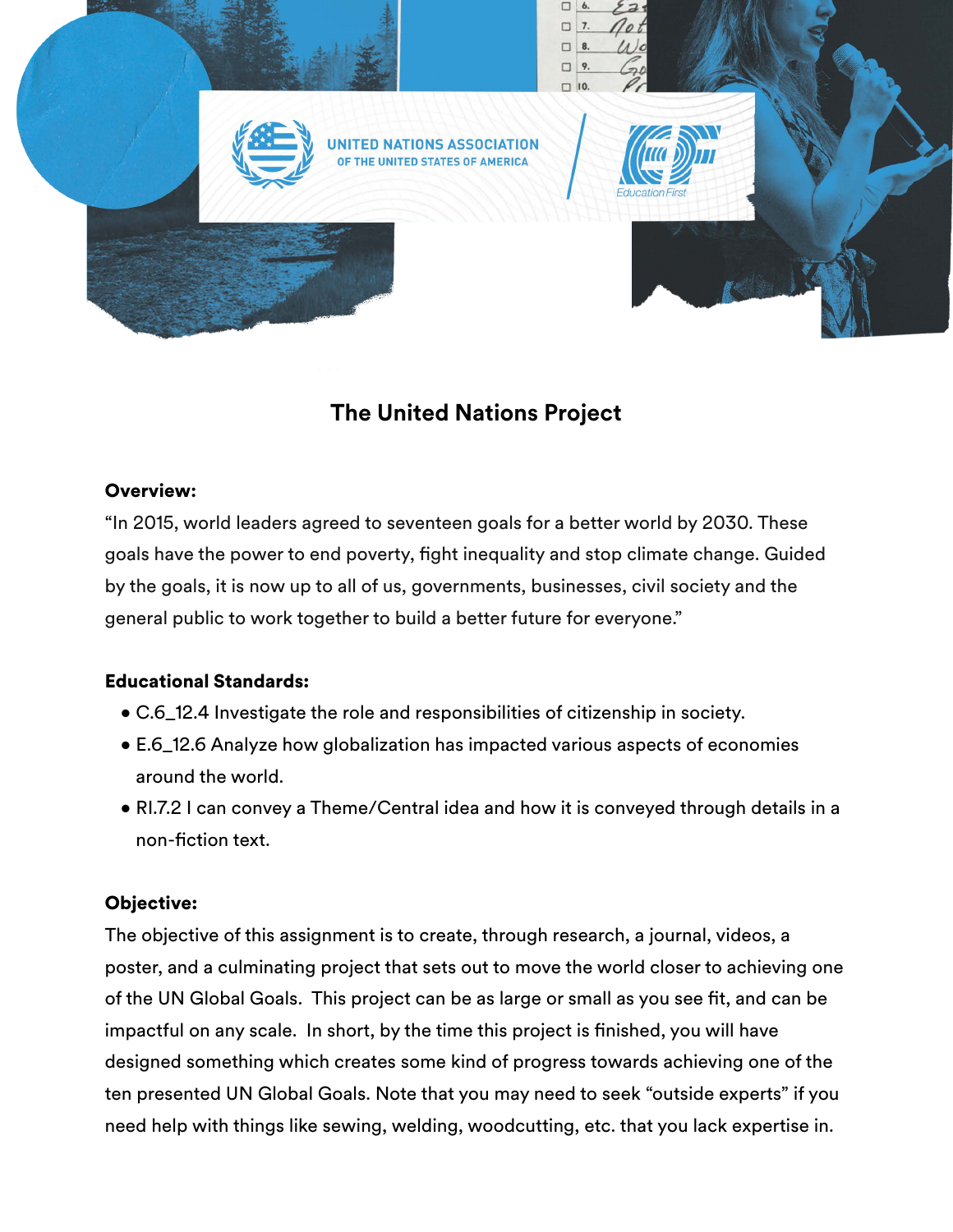#### Activities:

### Part I: The Brainstorming Journal

The first phase of this is the writing of a journal. It will be 4-5 paragraphs, double-spaced in length. **Each member of the group will need to complete his/her own journal.** It will answer the following questions:

- 1. What is your topic and three areas of concern that you will address? Why are they important?
- 2. List three ways you can create improvement regarding your project. In your mind, what do you see your finished project "looking like"?
- 3. Whom do you know, and in what context do you know them, that could help you take this project from conception to completion?
- 4. What specific, practical skills do you have that can help this project be successful? For example, if you are going to build something, what are some of your talents/experiences as a builder? If you are going to create something artistic, what is your prior knowledge/skill set that will help this go well?

#### The Brainstorming Journal Rubric

|                                                                                                                       | 4                                                                                                   | 3                                                                                            | $\mathbf{2}$                                                                                                          | 1                                                                                            |
|-----------------------------------------------------------------------------------------------------------------------|-----------------------------------------------------------------------------------------------------|----------------------------------------------------------------------------------------------|-----------------------------------------------------------------------------------------------------------------------|----------------------------------------------------------------------------------------------|
| <b>Global Citizenship:</b><br>Does the journal<br>indicate an<br>understanding of<br>the Global Goal<br>chosen?       | The journal<br>indicates an<br>understanding of<br>the Global Goal<br>chosen excellently.           | The journal<br>indicates an<br>understanding of<br>the Global Goal<br>chosen well.           | The journal<br>indicates an<br>understanding of<br>the Global Goal<br>chosen to a limited<br>extent.                  | The journal does<br>not indicate an<br>understanding of<br>the Global Goal<br>chosen.        |
| <b>Learning To Learn:</b><br>Does the journal<br>indicate an<br>understanding of<br>personal,<br>transferable skills? | The journal<br>indicates an<br>understanding of<br>personal,<br>transferable skills<br>excellently. | The journal<br>indicates an<br>understanding of<br>personal,<br>transferable skills<br>well. | The journal<br>indicates an<br>understanding of<br>personal,<br>transferable skills<br>chosen to a limited<br>extent. | The journal does<br>not indicate an<br>understanding of<br>personal,<br>transferable skills. |
| <b>Communication:</b><br>Does the journal<br>communicate<br>effectively in<br>written form using<br>the RBG Method?   | The journal does<br>not communicate<br>effectively in<br>written form.                              | The journal<br>communicates<br>effectively in<br>written form to a<br>limited extent.        | The journal<br>communicates<br>effectively in<br>written form well.                                                   | The journal<br>communicates<br>effectively in<br>written form<br>excellently.                |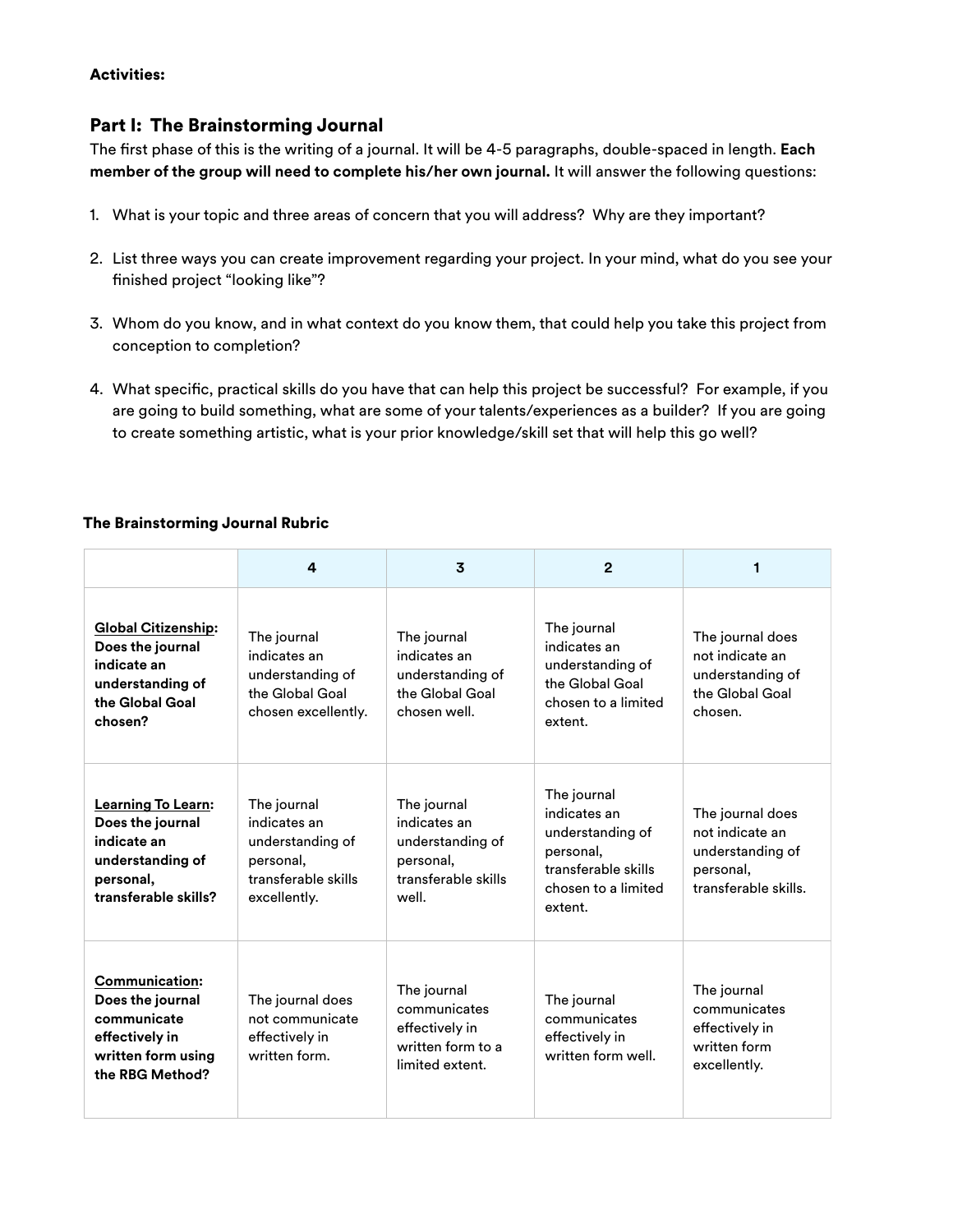### **Part II: Research**

In this phase of the project, your task is to gather as much key information about your Global Goal as possible. This information will be placed in a Google Doc that looks like this:

Names:

1. Global Goal Chosen with Specific Target:

2. One piece of information that includes numerical data and shows why improvement in my Global Goal is vital **to the local community:**

3. Source of "Local Community Data":

4. One piece of information that includes numerical data and shows why improvement in my Global Goal is vital **to the nation as a whole:**

5. Source of "National Importance Data":

6. One piece of information that includes numerical data and shows why improvement in my Global Goal is vital **to the world as a whole:**

7. Source of "Global Importance Data":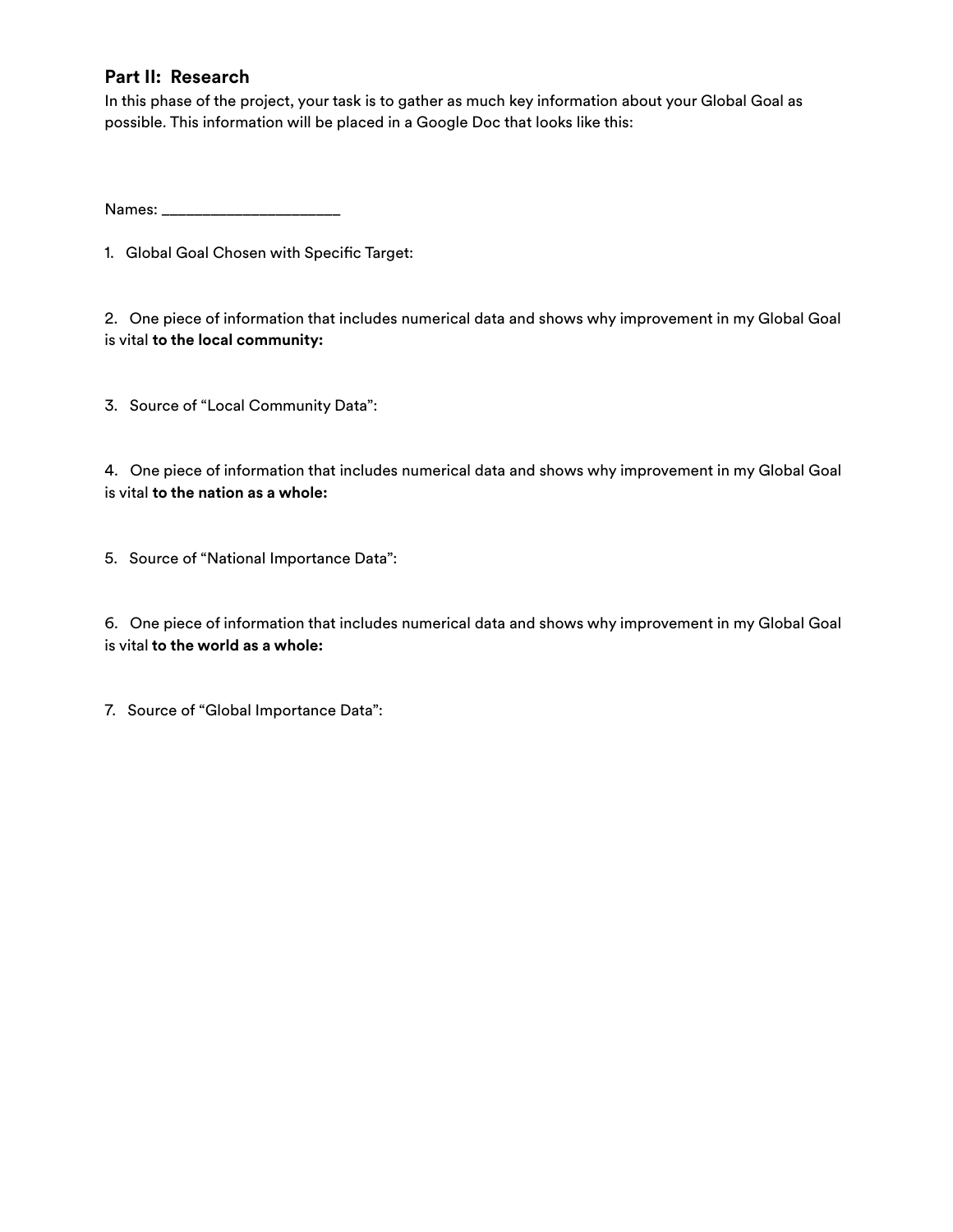#### **RESEARCH "BARE MINIMUM" EXAMPLE:**

1. Global Goal Chosen with Specific Target:

My chosen goal is #3: Good Health & Well-Being to Ensure Healthy Lives and Promote Well-Being for All at All Ages. My focus will be specifically on Target 3.A: Strengthen the implementation of the World Health Organization Framework Convention on Tobacco Control in all countries, as appropriate.

a. Source: <https://www.un.org/sustainabledevelopment/health/>

2. One piece of information that includes numerical data and shows why improvement in my Global Goal is vital **to the local community:**

According to statistics from the Upper Missouri District Health Unit's Williams County Community Profile, respondents who reported that they smoked every day or some days = 29.3% (Williams County) and 20.6% (North Dakota)

3. Source of "Local Community Data":

These statistics are from Upper Missouri District Health Unit's Williams County Community Profile which was published in March of 2018.

a. Source: [http://www.ndhealth.gov/HealthData/CommunityHealthPro](http://www.ndhealth.gov/HealthData/CommunityHealthProfiles/Williams%20County%20Community%20Profile.pdf)files/ [Williams%20County%20Community%20Pro](http://www.ndhealth.gov/HealthData/CommunityHealthProfiles/Williams%20County%20Community%20Profile.pdf)file.pdf?v=2

4. One piece of information that includes numerical data and shows why improvement in my Global Goal is vital **to the nation as a whole:**

According to the Center for Disease Control, (CDC), Cigarette smoking is responsible for more than 480,000 deaths per year in the United States, including more than 41,000 deaths resulting from secondhand smoke exposure. This is about one in five deaths annually, or 1,300 deaths every day. On average, smokers die 10 years earlier than nonsmokers. If smoking continues at the current rate among U.S. youth, 5.6 million of today's Americans younger than 18 years of age are expected to die prematurely from a smoking-related illness. This represents about one in every 13 Americans aged 17 years or younger who are alive today.

5. Source of "National Importance Data":

These statistics are from the Center for Disease Control's Fast Facts on Diseases and Death. a. Source: [https://www.cdc.gov/tobacco/data\\_statistics/fact\\_sheets/fast\\_facts/](https://www.cdc.gov/tobacco/data_statistics/fact_sheets/fast_facts/index.htm#:~:text=Cigarette%20smoking%20is%20responsible%20for,or%201%2C300%20deaths%20every%20day.&text=On%20average%2C%20smokers%20die%2010%20years%20earlier%20than%20nonsmokers) [index.htm#:~:text=Cigarette%20smoking%20is%20responsible%20for,or%201%2C30](https://www.cdc.gov/tobacco/data_statistics/fact_sheets/fast_facts/index.htm#:~:text=Cigarette%20smoking%20is%20responsible%20for,or%201%2C300%20deaths%20every%20day.&text=On%20average%2C%20smokers%20die%2010%20years%20earlier%20than%20nonsmokers) [0%20deaths%20every%20day.&text=On%20average%2C%20smokers%20die%2010%](https://www.cdc.gov/tobacco/data_statistics/fact_sheets/fast_facts/index.htm#:~:text=Cigarette%20smoking%20is%20responsible%20for,or%201%2C300%20deaths%20every%20day.&text=On%20average%2C%20smokers%20die%2010%20years%20earlier%20than%20nonsmokers) [20years%20earlier%20than%20nonsmokers](https://www.cdc.gov/tobacco/data_statistics/fact_sheets/fast_facts/index.htm#:~:text=Cigarette%20smoking%20is%20responsible%20for,or%201%2C300%20deaths%20every%20day.&text=On%20average%2C%20smokers%20die%2010%20years%20earlier%20than%20nonsmokers).

6. One piece of information that includes numerical data and shows why improvement in my Global Goal is vital **to the world as a whole:**

According to the World Health Organization, the tobacco epidemic is one of the biggest public health threats the world has ever faced, killing more than 8 million people a year around the world. More than 7 million of those deaths are the result of direct tobacco use while around 1.2 million are the result of non-smokers being exposed to second-hand smoke.

7. Source of "Global Importance Data":

These statistics are from the World Health Organization's 2019 Global Tobacco Pandemic report. a. Source: <https://www.who.int/news-room/fact-sheets/detail/tobacco>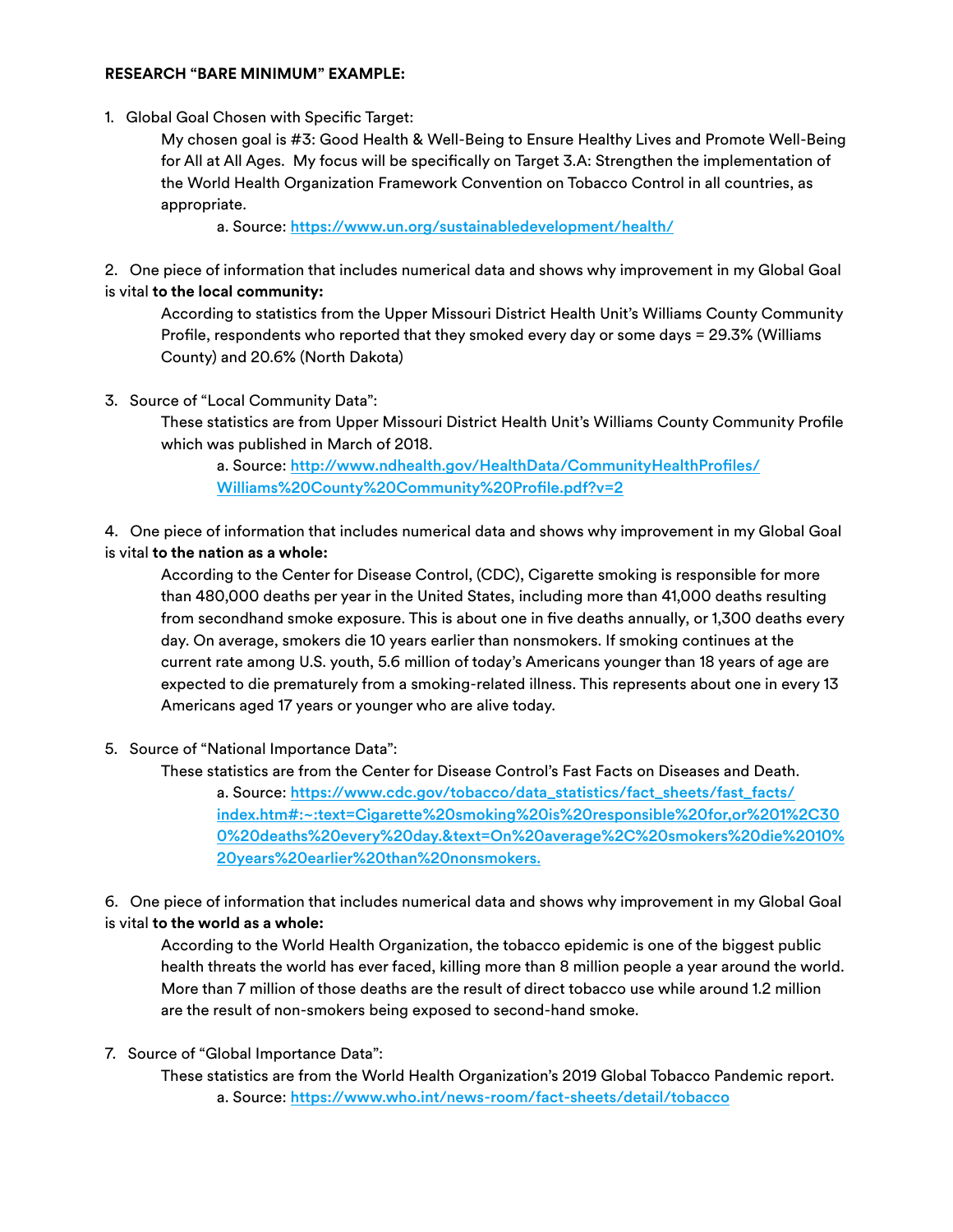#### The Research Rubric

|                                                                                                                 | 4                                                                                                      | 3                                                                                            | $\mathbf{2}$                                                                                                   | 1                                                                                               |
|-----------------------------------------------------------------------------------------------------------------|--------------------------------------------------------------------------------------------------------|----------------------------------------------------------------------------------------------|----------------------------------------------------------------------------------------------------------------|-------------------------------------------------------------------------------------------------|
| <b>Global Citizenship:</b><br>Does the data indicate<br>an understanding of the<br>Global Goal chosen?          | The research<br>indicates an<br>understanding of<br>the Global Goal<br>chosen excellently.             | The research<br>indicates an<br>understanding of<br>the Global Goal<br>chosen well.          | The research<br>indicates an<br>understanding of<br>the Global Goal<br>chosen to a limited<br>extent.          | The research does<br>not indicate an<br>understanding of<br>the Global Goal<br>chosen.          |
| Learning To Learn:<br>Does the data indicate<br>an understanding of<br>different levels of<br>importance?       | The research<br>indicates an<br>understanding of<br>different levels of<br>importance<br>excellently.  | The research<br>indicates an<br>understanding of<br>different levels of<br>importance well.  | The research<br>indicates an<br>understanding of<br>different levels of<br>importance to a<br>limited extent.  | The research does<br>not indicate an<br>understanding of<br>different levels of<br>importance.  |
| <b>Communication:</b><br>Is the data<br>communicated<br>effectively in written<br>form, including<br>citations? | The research<br>communicates<br>effectively in<br>written form<br>excellently,<br>including citations. | The research<br>communicates<br>effectively in<br>written form well.<br>including citations. | The research<br>communicates<br>effectively in<br>written form to a<br>limited extent.<br>including citations. | The research does<br>not communicate<br>effectively in<br>written form,<br>including citations. |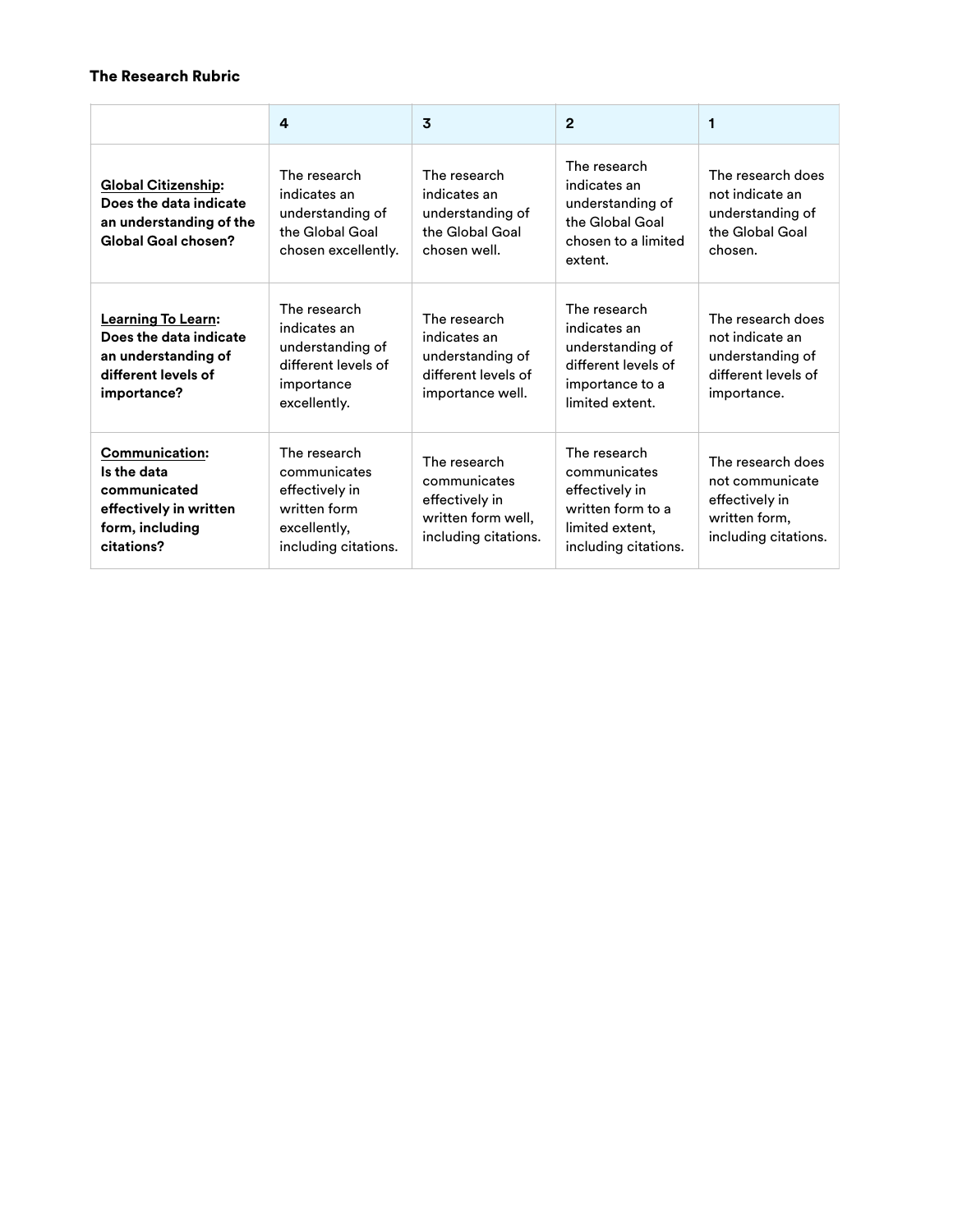# **Part III: The Videos**

As you are working on your project, you will keep a series of brief video journals detailing your progress throughout this task.

Your videos will involve **THREE** of the following five topics:

- A "progress so far" video.
- A "challenge I need to overcome" video.
- A "great piece of feedback I plan to use" video.
- A "one more day and then I'm done" video.
- An "I'm finished, and this is how I feel it went" video.

Videos should be around one to two minutes in length. You will produce and upload a total of three videos.

#### The Videos Rubric

|                                                                                                                                                   | 1                                                                                                              | $\mathbf{2}$                                                                                                           | 3                                                                                                            | 4                                                                                                                   |
|---------------------------------------------------------------------------------------------------------------------------------------------------|----------------------------------------------------------------------------------------------------------------|------------------------------------------------------------------------------------------------------------------------|--------------------------------------------------------------------------------------------------------------|---------------------------------------------------------------------------------------------------------------------|
| <b>Critical Thinking and</b><br><b>Problem Solving:</b><br>Do the videos<br>demonstrate thoughtful<br>reflection on the<br>product being created? | The videos do not<br>demonstrate<br>thoughtful<br>reflection on the<br>product being<br>created.               | The videos<br>demonstrate<br>limited thoughtful<br>reflection on the<br>product being<br>created.                      | The videos<br>demonstrate good<br>thoughtful<br>reflection on the<br>product being<br>created.               | The videos<br>demonstrate<br>excellent<br>thoughtful<br>reflection on the<br>product being<br>created.              |
| <b>Creativity:</b><br>Do the videos<br>demonstrate new<br>discoveries, concepts,<br>and/or ideas?                                                 | The videos do not<br>demonstrate<br>discoveries,<br>concepts, and/or<br>ideas.                                 | The videos<br>demonstrate<br>limited<br>discoveries.<br>concepts, and/or<br>ideas.                                     | The videos<br>demonstrate good<br>discoveries.<br>concepts, and/or<br>ideas.                                 | The videos<br>demonstrate<br>discoveries,<br>concepts, and/or<br>ideas.                                             |
| <b>Global Citizenship:</b><br>Do the videos explore<br>contributions to local<br>and global initiatives<br>that make a difference?                | The videos do not<br>explore<br>contributions to<br>local and global<br>initiatives that<br>make a difference. | The videos<br>explore<br>contributions to<br>local and global<br>initiatives that<br>make a difference<br>to a limited | The videos explore<br>contributions to<br>local and global<br>initiatives that<br>make a difference<br>well. | The videos explore<br>contributions to<br>local and global<br>initiatives that<br>make a difference<br>excellently. |
| <b>Communication:</b><br>Do the videos express<br>ideas and use the<br>medium well?                                                               | The videos do not<br>express ideas and<br>use the medium.                                                      | The videos<br>express ideas and<br>use the medium to<br>a limited extent.                                              | The videos express<br>ideas and use the<br>medium well.                                                      | The videos express<br>ideas and use the<br>medium<br>excellently.                                                   |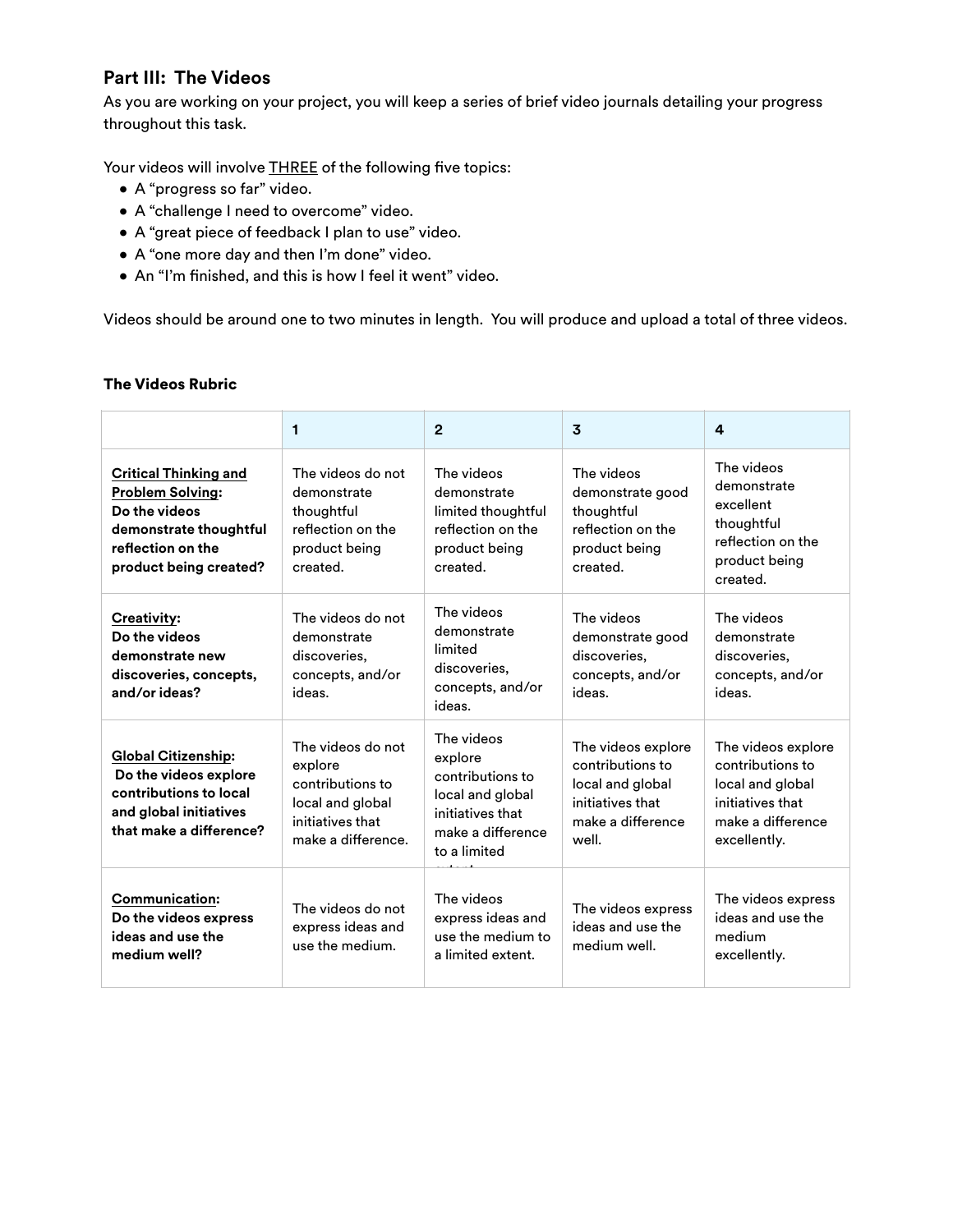### **Part IV: The Tri-Fold Poster**

You will design a tri-fold poster that showcases the information you've gathered about your chosen Global Goal.

It must also answer the following questions:

- 1. What lesson do I want my peers to learn from the information presented
- 2.What course of action would you like your peers to take after hearing your information?

Include the following on your tri-fold poster:

- Title and your names
- Name of the Global Goal chosen
- Important information from your research
- Main lesson you want your peers to learn
- Course of action others could take
- Graphics (evidence of local, national, and world problems pertaining to your Global Goal chosen)
- Picture of your final project
- Source citations

#### The Tri-Fold Poster Rubric

|                          | 4                                                                                            | 3                                                                                        | $\mathbf{2}$                                                                              | 1                                                                                            |
|--------------------------|----------------------------------------------------------------------------------------------|------------------------------------------------------------------------------------------|-------------------------------------------------------------------------------------------|----------------------------------------------------------------------------------------------|
| <b>Required Elements</b> | The poster includes<br>all required<br>information as well<br>as additional<br>information.  | The poster includes<br>all required<br>information.                                      | The poster includes<br>most required<br>information.                                      | The poster includes<br>very little required<br>information.                                  |
| <b>Graphics</b>          | All graphics are<br>related to the topic<br>and make it easier<br>to understand.             | All graphics are<br>related to the topic<br>and most make it<br>easier to<br>understand. | All graphics are<br>related to the topic<br>and make it easier<br>to understand.          | All graphics are<br>related to the topic<br>and make it easier<br>to understand.             |
| <b>Attractiveness</b>    | The poster is<br>exceptionally<br>attractive in terms<br>of design, neatness,<br>and layout. | The poster is<br>attractive in terms<br>of design, neatness,<br>and layout.              | The poster is<br>acceptably<br>attractive in terms<br>of design, neatness,<br>and layout. | The poster is<br>distractingly messy<br>or very poorly<br>designed. It is not<br>attractive. |